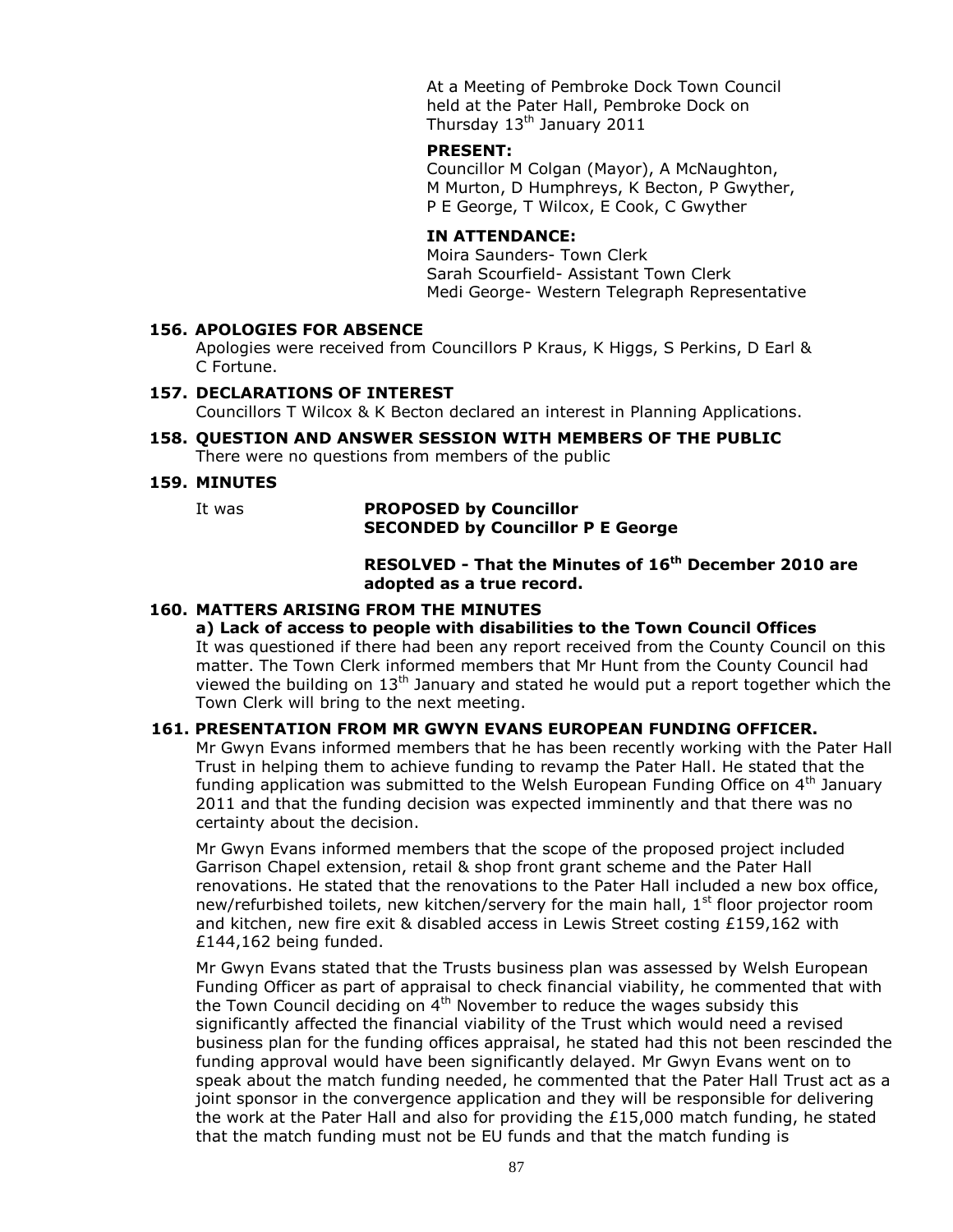approximately 9.5% of expenditure so Pembrokeshire County Council only reimburse 90.5% of the Trusts expenditure for the renovations. Mr Gwyn Evans finished his presentation by stating that Pembrokeshire County Council are grateful to both Pembroke Dock Town Council and the Pater Hall Trust for their support and cooperation, he commented that Pembrokeshire County Council wishes to see the Trust move to a position of independent financial sustainability and to help them do this County Council officers will be working with the Trust to achieve this.

Members stated that there were no surveys or consultations with the business plan to see if this is what local people want. Mr Gwyn Evans commented that there was other evidence submitted with the business plan to support the whole package. It was questioned what sort of timescale should the Town Council expect to be financially supporting the Pater Hall Trust, Mr Gwyn Evans commented that that the works should be completed towards the end of 2013 and the project as a whole will come to an end in 2015, he commented that the County Council would expect to see an improvement in the Pater Hall Trusts financial position during this time and should be in a profitable situation. The Mayor Councillor M Colgan thanked Mr Gwyn Evans for attending.

#### **162. AMENDEMENT TO MOTION 2 - That the council place in its budget estimates for 2010/2011 a sum of £10,000 allocated against match funding towards the European Grant for hall improvements.**

#### **Motion 2 Amendment**

It was:

**PROPOSED by Councillor C Gwyther SECONDED by Councillor M Murton**

**That this Council recognises the valuable work undertaken by the Pater Hall Trust in keeping the Pater Hall open for the benefit of the people of Pembroke Dock. This council resolves that £10,000 be allocated from the 2011/2012 budget to the Pater Hall Trust as match funding for their bid for building work under the European Commissions Convergence programme, with the following conditions:**

- a) That the (currently draft and not yet agreed) service level agreement be amended by this Council to require quarterly meetings between the Trust Executive (and any other trust members who would like to attend), the Town Clerk, a member of Personnel Committee who is not a Trustee, a member of Finance Committee who is not a Trustee and any other Council members who would like to attend. These meetings will include discussion of the day to day running of the hall, funding, finance, procurement and staffing.
- b) That the signing of this new, amended service level agreement by both parties will be prerequisite of this and any future grant from Pembroke Dock Town Council to the Pater Hall Trust.
- c) That the £5,000 of £10,000 referred to be dependant upon confirmation of a successful application to the Wales European Funding Officer for convergence funding.

Members commented that working with the regeneration unit at the County Council with their business plan is a positive step forward, but hoped that it would be the last time the Trust would be requesting large sums on money but felt this opportunity was something not to be missed.

A vote was taken and 9 members voted for the motion with Councillor P Gwyther abstaining from the vote.

#### **163. REPORT OF THE TOWN CLERK**

#### **137. Town Council Flags**

The Town Clerk informed members that she had included in members papers a copy of the letter received in response to the letter sent to the Sunderland Trust. She stated that in the letter it was suggested that their office did not make any request to the Town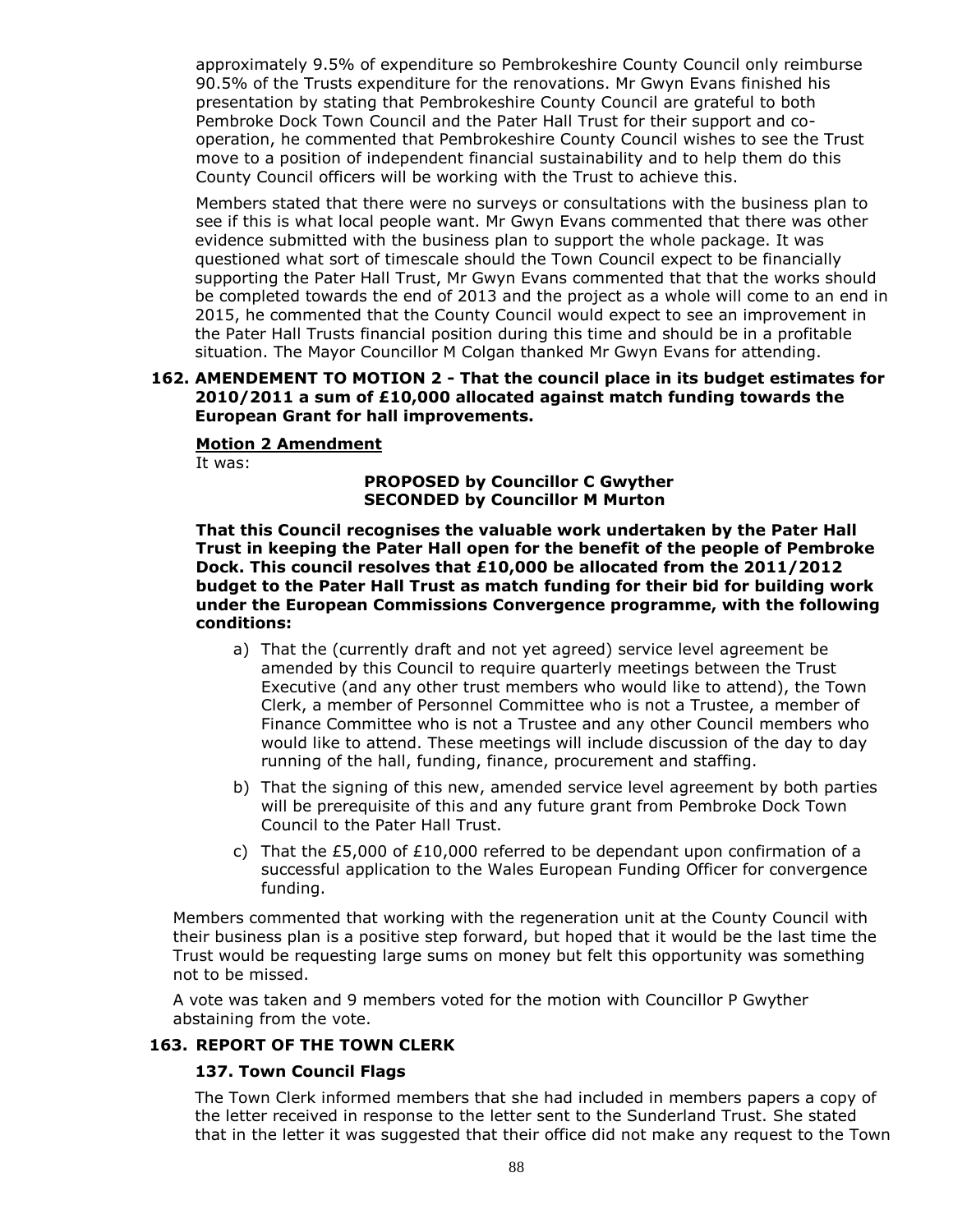Council for the loan of the flags, this does not agree with what happened in the Town Council office. There was a telephone call made from the Sunderland Trust to the Council offices asking for the loan of the flags, and indeed without that request, the flags would not have offered to them. Councillor P Gwyther commented that he was approached by Mr Andrew Johnston regarding the loan of the flags, and suggested that he was contacted to see if he could help.

The Town Clerk informed members that she was trying to make a list of all the flags that have been lost but this has involved a few different people so is still ongoing. She stated that she would forward the list to the Sunderland Trust when it has been completed as they have requested. Members questioned if the Sunderland Trust had insurance for the events and if so would they be able to make a claim for the flags, the Town Clerk stated that she would contact the Sunderland Trust to ask this question.

# **138. PALC- Representative from Pembroke Dock Town Council**

The Town Clerk informed members that PALC are concerned that there is no representative from this Town Council so would welcome a nomination from the council. She questioned if any Councillors would like to volunteer. Members suggested that the office of Mayor should be Town Council representation.

The Town Clerk informed members that the AGM for PALC will be held on 19<sup>th</sup> February 2011 at 10.30 am.

#### **139. Great Poppy Party Weekend**

The Town Clerk informed members that she had received a letter from the Royal British Legion explaining about this event to celebrate the  $90<sup>th</sup>$  birthday of the organisation over the weekend of June  $10^{th}$  – June 12th 2011.

She stated that they are asking Councils and other organisations to organise a Poppy Party supporting the Legion in all their work over the next 90 years to help those men and women serving our country at home and abroad, many of whom do so through difficult circumstances. Members suggested a coffee morning could be arranged for this but questioned if an organiser pack had been received. The Town Clerk stated that she would look through the brochure received and bring details to the meeting of  $10<sup>th</sup>$ February 2011.

## **140. Audit year ending 31 March 2010**

The Town Clerk stated that the audit had been completed and a copy of the annual return had been included in member's papers along with a copy of the issues report.

She informed members that the issues report lists only that there has been a change in the way the accounts have been recorded. It has changed from 'Income & Expenditure' to 'Receipts & Payments'. The reason for this is purely because the income level of the Town Council has dropped below £200,000. There are no actions to take as a result of these comments.

#### It was: **PROPOSED by Councillor K Becton SECONDED by Councillor T Wilcox**

# **RESOLVED- That the Town Council accept the annual report and comments made by the auditor.**

#### **141. Highway Issues – Response from Mr Darren Thomas, Pembrokeshire County Council**

The Town Clerk informed members that she had received a reply from Mr Darren Thomas regarding the following highway issues;

#### **A. Pedestrian Crossing – Laws Street**

He stated that the two street lighting lanterns either side of the pedestrian crossing were upgraded to improve the level of lighting above the crossing in October 2009 following previous comments by this council. A night inspection was carried out on December  $6<sup>th</sup>$ 2010 which confirmed that there is good illumination to views pedestrians crossing. Members stated that they were not happy with this comment and felt that the crossing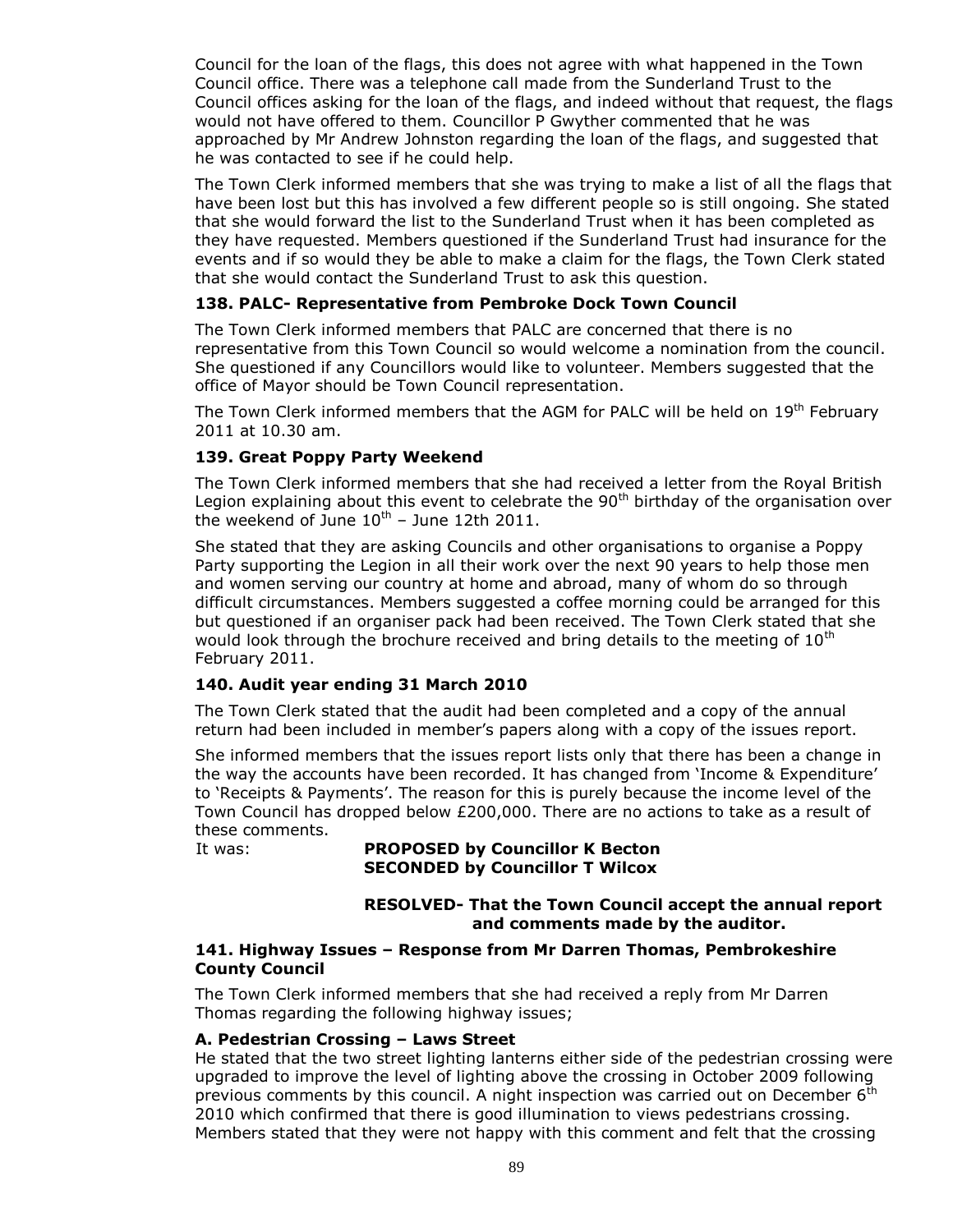was still quite dark.

## **B. Junction Lewis Street/Dimond Street**

He commented that Give way signs are not used at junctions in built-up areas as traffic speeds are normally relatively low and the road markings alone are considered sufficient. He stated that having looked at the junction it seemed that the issue is not one of traffic not being aware of the give way, but the need for motorists to edge out into Dimond Street due to visibility being affected by parked vehicles. Removal of the parking bays would eliminate the problem but it is unlikely to be supported by businesses that rely on their turnover for trade. The other option is to change the priority at the junction, but as there have been no recorded accidents it would be questionable whether there is any merit in this change.

# **C. Tregennis Hill**

He stated that this section of road is included in our Secondary highway network and is therefore routinely tested for skid resistance. This summer's survey did not reveal any problems and it is therefore considered that any reduction in skid resistance currently experienced may be due to short-term contamination of the surface by foreign materials, especially rock salt. In view of the current cold weather there is no action that we would plan to take instead they anticipate any issues due to short term surface contamination resolving themselves as wet weather returns.

# **142. Pembrokeshire YFC**

The Town Clerk informed members that the YFC have written asking for financial support for their organisation. She stated that they report that they have over 600 people in Pembrokeshire YFC. They help the young people to learn new skills and support local communities with various community and environmental projects. Members agreed that as Pembrokeshire YFC was based out of the Pembroke Dock area they could not help with any funding.

# **143. Planning applications**

| 10/0814/AD | Mr Gareth Williams<br>Llanion Lodge<br>26 London Road<br>Pembroke Dock<br><b>SA72 6DT</b>                                                                                                                                                                                | Llanion Lodge<br>26 London Road<br>Pembroke Dock<br><b>SA72 6DT</b><br>1 Fascia Sign & 1 illuminated<br><b>Projecting Sign</b> |  |  |
|------------|--------------------------------------------------------------------------------------------------------------------------------------------------------------------------------------------------------------------------------------------------------------------------|--------------------------------------------------------------------------------------------------------------------------------|--|--|
| It was:    | <b>PROPOSED by Councillor K Becton</b><br><b>SECONDED by Councillor D Humphreys</b>                                                                                                                                                                                      |                                                                                                                                |  |  |
|            | <b>RESOLVED- That the Town Council recommend this</b><br>application is not supported due to having an illuminating<br>projecting sign so close to the conservation are would be<br>inappropriate                                                                        |                                                                                                                                |  |  |
| 10/0965/PA | Mr B Harris<br><b>WH&amp; FE Harris</b><br>developments                                                                                                                                                                                                                  | Land Adj to magazine building<br>Pembroke Dock                                                                                 |  |  |
|            | Quay House<br>Monkton                                                                                                                                                                                                                                                    | <b>Erection of 1/2 Storey Dwelling</b>                                                                                         |  |  |
| It was:    | <b>PROPOSED by Councillor D Humphreys</b><br><b>SECONDED by Councillor M Murton</b>                                                                                                                                                                                      |                                                                                                                                |  |  |
|            | <b>RESOLVED- That the Town Council recommend this</b><br>application is not supported due to the proposed property<br>overlooking neighbouring properties and members raised<br>concerns about the preservation of the area surrounding the<br><b>Magazine Building.</b> |                                                                                                                                |  |  |

#### **144. Planning Decisions**

**10/0855/PA-** Erection of dwelling- Plot 6 Haggard Field. Grove Street, Pennar **–Granted**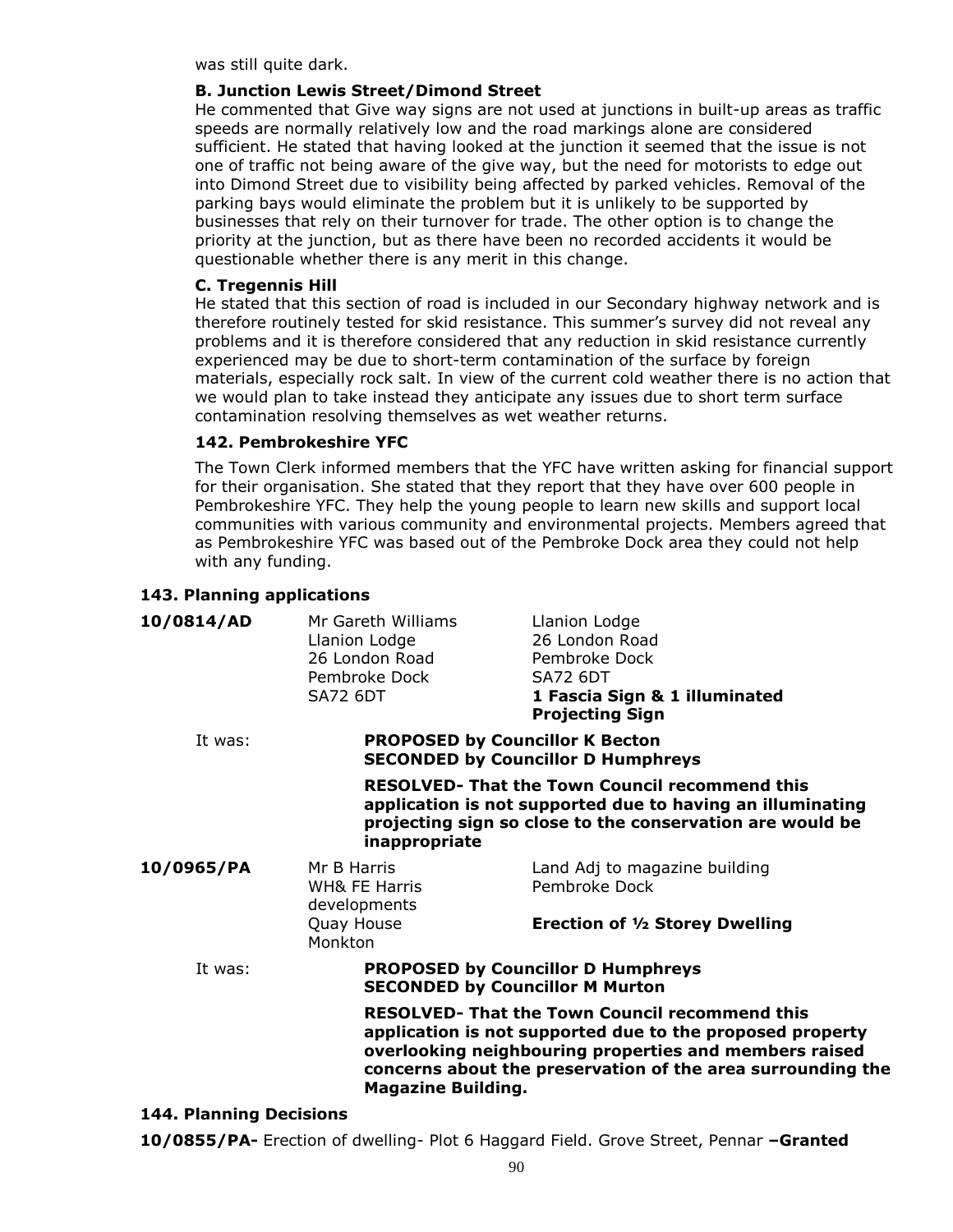**10/0808/AD-** Erection of 2 illuminated signs- 19 Dimond Street, Pembroke Dock **- Granted**

**10/0816/PA**- Affordable Housing Development (4 Units) - The Old Garage site, St Mary's road, Pembroke Dock - **Granted**

## **164. SUPPLEMENTARY REPORT OF THE TOWN CLERK 145. Pembroke and Pembroke Dock Lions**

The Town Clerk informed members that she had spoken to a gentleman from this organisation recently with regard to the help they gave us on the lantern parade. He explained that the people involved with their organisation are reducing dramatically in numbers and they fear that they may not be able to continue. She stated that she wanted to bring this to your attention in an attempt to encourage members to maybe get involved or perhaps to spread the word to others in the hope that people may want to get involved. Members commented that the organisation were a great help in the Winter parade and felt maybe a small donation should be made to them for that evening to cover the costs of Petrol etc.

Members agreed that a sum of £50 to be sent to the Pembroke and Pembroke Dock Lions to cover expenses for the Winter Parade.

# **146. Grants to Organisations**

The Town Clerk stated that she was asked at the Budget meeting of this council on the  $6<sup>th</sup>$  January 2011 to place this topic in my report. Members commented that this issue had already been sorted.

# **147. Choice Homes Advertising Arrangements**

The Town Clerk informed members that she had received a reply from Mrs Lyn Hambridge the head of Housing Commissioning for the County Council regarding the letter she was asked to write to her about not advertising Council and Housing Association homes in the local paper.

The Town Clerk stated that she explains that the use of the Western Telegraph to advertise properties available has been temporarily withdrawn as a pilot as an analysis of bidding data indicated that the majority of bids (over 95%) are placed either directly through the Choice Homes Website or by telephone. The pilot is to be evaluated shortly and consideration will then be given by the Choice Homes partners as to future advertising arrangements.

Mrs Hambridge assures us that our concerns will be taken into account in the evaluation.

Members commented that people are telephoning their bids through once they have seen the advert in the paper so the percentage given does not give a true analysis, members commented that they would like the Town Clerk to contact Mrs Hambridge and highlight these observations.

#### **148. Application for a new premises licence-Luca, 77 Queen Street**

The Town Clerk informed members that a new premises licence had been received by the County Council. She stated that it is for the supply of alcohol to be consumed off the premises. The opening hours for the shop are 9.00 am to 8.00 pm daily other than Sunday when the hours are 10.00 am to 4.00pm. There were no comments received.

#### **149. Planning Committee**

Members questioned if the Planning Committee should have delegated powers with Town council meetings going to four weekly, the Town Clerk commented that replies can be delayed to some planning applications but with moving to four weekly meetings it is sometimes may mean that replies will not be received in time.

# It was: **PROPOSED by Councillor K Becton SECONDED by Councillor C Gwyther**

**RESOLVED- That the Planning Committee have delegated powers to consider applications which fall outside full council meetings.**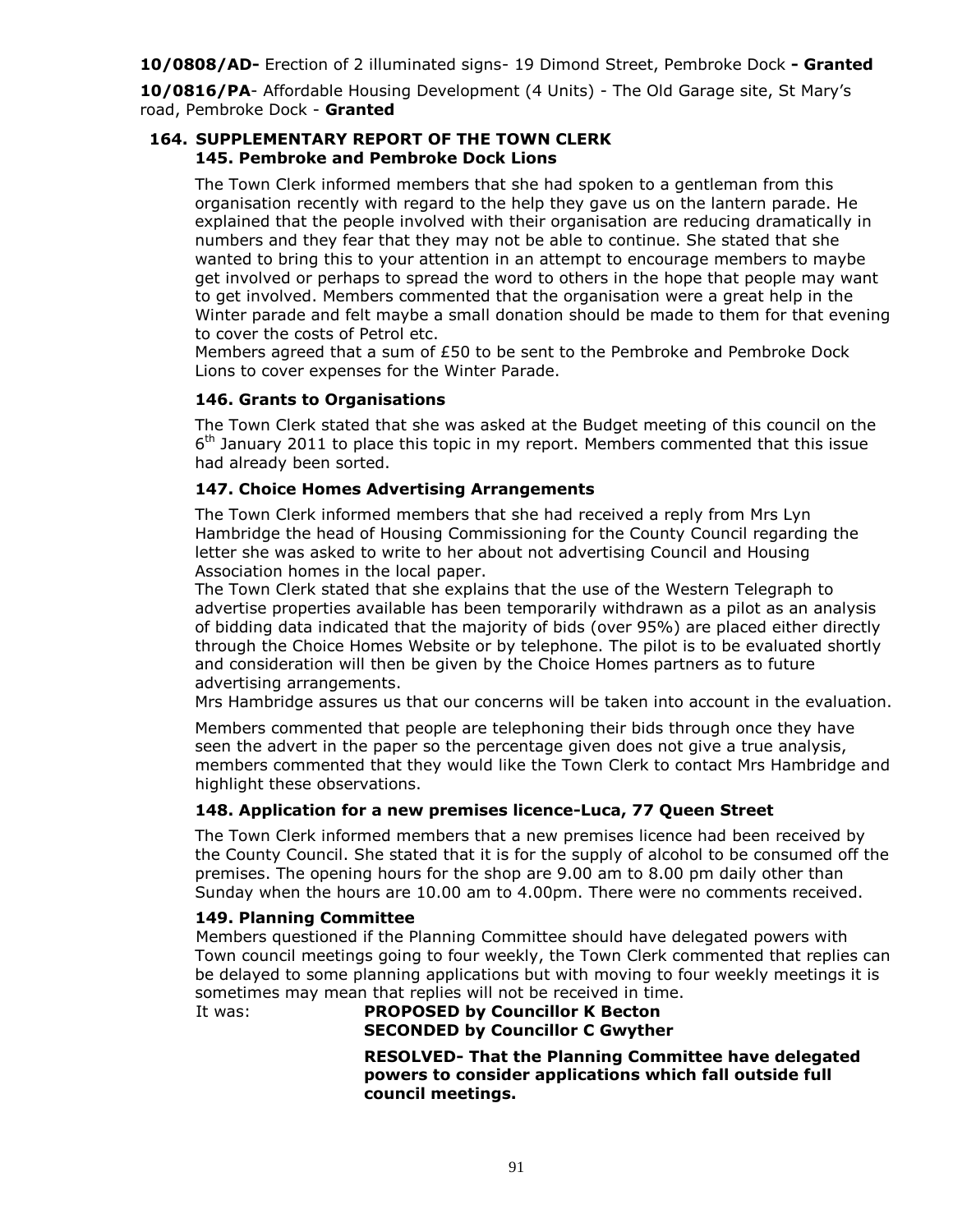## **165. FINANCIAL REPORT**

# **37. ACCOUNTS FOR PAYMENT**

The following accounts are submitted for approval of payment:-

| 96  | Swalec- Albion Square Memorial Lamp                       | £29.76  |
|-----|-----------------------------------------------------------|---------|
| 97  | <b>BDO Audit</b>                                          | £646.25 |
| 98  | Pembroke Town Council - Christmas Tree                    | £188.00 |
| 99  | Jewson combination padlock                                | £26.75  |
| 100 | J.S. Pickering Electrical removal Christmas tree & Lights | £760.00 |
| 101 | Days rental car Hire                                      | £386.40 |

#### **38. SALARIES AND WAGES**

| 16/12/2010-7/01/2011 | Salaries and Wages | E3953.00 |
|----------------------|--------------------|----------|
| 16/12/2010-7/01/2011 | Tax and NI         | E843.30  |

#### **39 . ACCOUNT BALANCES**

| 07/01/2011 | I HSBC Current Account       | E10,795.40 |
|------------|------------------------------|------------|
| 07/01/2011 | <b>IHSBC Premium Account</b> | E82,627.04 |

#### It was **PROPOSED by Councillor C Gwyther SECONDED by Councillor A McNaughton**

**RESOLVED - That the Town Council approve payment of Accounts numbered 96-101 and Salaries and Wages payments.**

## **166. REPORTS FROM TOWN COUNCIL REPRESENTATIVES SERVING ON OUTSIDE BODIES**

#### **Police Forum**

Councillor M Murton commented that she attended a recent Police Forum meeting She stated that there were no objectives set as the meeting was more aimed at personal issues. She informed members that PCSO Andrew Griffiths was in the process of arranging a session on Computer Safety.

# **167. ANY OTHER ITEMS WHICH THE MAYOR DECIDES AS URGENT**

There were no items to discuss.

## **168. ANY OTHER BUSINESS**

#### **Poor Road Conditions**

Councillor M Murton commented that since the cold weather over the winter period the road surfaces have deteriorated. She commented that the road near to the Laundrette in Queen Street has a very deep pot hole at present and could cause damage to vehicles. She questioned if this information could be passed onto the County Council.

#### **Parking in Pembroke Dock**

Councillor P Gwyther questioned how the new enforcement officers are going to approach parking in the narrow streets of the town, where cars have to park on the pavement. It was commented that parking on pavements is not an offence unless it is causing an obstruction.

#### **HM Coastguard**

Councillor C Gwyther commented that she had attended a recent presentation regarding the future proposals; she stated that proposals included the closure of Milford Haven and for the Mumbles to become a day time operation only. Councillor Christine Gwyther stated that they would not take on board any comments which where given and stated that the consultation didn't explore options.

It was **PROPOSED by Councillor C Gwyther**